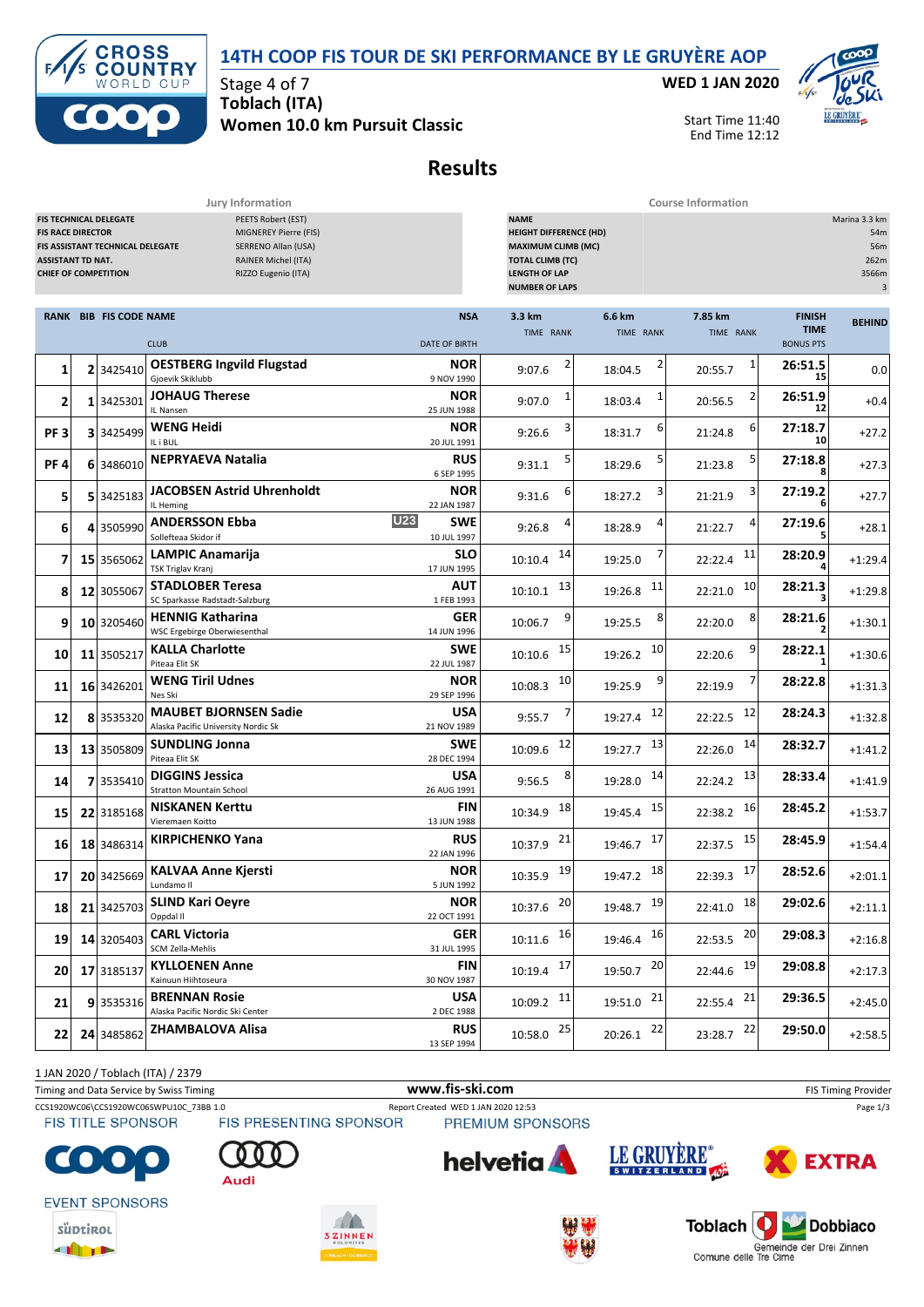### **14TH COOP FIS TOUR DE SKI PERFORMANCE BY LE GRUYÈRE AOP**



Stage 4 of 7 **Toblach (ITA) Women 10.0 km Pursuit Classic** **WED 1 JAN 2020**



Start Time 11:40 End Time 12:12

## **Results**

|              | <b>RANK BIB FIS CODE NAME</b> | <b>NSA</b>                                                                                    | 3.3 km         | 6.6 km        | 7.85 km        | <b>FINISH</b>                   | <b>BEHIND</b> |
|--------------|-------------------------------|-----------------------------------------------------------------------------------------------|----------------|---------------|----------------|---------------------------------|---------------|
|              |                               | <b>CLUB</b><br><b>DATE OF BIRTH</b>                                                           | TIME RANK      | TIME RANK     | TIME RANK      | <b>TIME</b><br><b>BONUS PTS</b> |               |
| 23           | 23 3506079                    | <b>U23</b><br><b>LUNDGREN Moa</b><br><b>SWE</b><br><b>IFK Umeaa</b><br>14 APR 1998            | 24<br>10:57.9  | 25<br>20:37.6 | 26<br>23:37.3  | 29:50.4                         | $+2:58.9$     |
| <b>PF 24</b> | 32 3515087                    | van der GRAAFF Laurien<br><b>SUI</b><br><b>TG Hutten</b><br>14 OCT 1987                       | 29<br>11:11.0  | 28<br>20:39.3 | 25<br>23:36.8  | 29:50.8                         | $+2:59.3$     |
| <b>PF 25</b> | 26 3505956                    | <b>ROENNLUND Elina</b><br><b>SWE</b><br>Ifk Umeaa<br>14 OCT 1996                              | 23<br>10:56.8  | 24<br>20:36.2 | 24<br>23:36.3  | 29:50.8                         | $+2:59.3$     |
| <b>PF 26</b> | 30 3195219                    | <b>CLAUDEL Delphine</b><br><b>FRA</b><br>La Bressaude<br>23 MAR 1996                          | 28<br>11:09.4  | 29<br>20:39.7 | $23:39.4 = 28$ | 29:50.8                         | $+2:59.3$     |
| 27           | 25 3535304                    | <b>CALDWELL Sophie</b><br><b>USA</b><br><b>Stratton Mountain School</b><br>22 MAR 1990        | 26<br>10:58.8  | 27<br>20:38.7 | 27<br>23:38.4  | 29:51.6                         | $+3:00.1$     |
| 28           | 19 3425421                    | <b>NOR</b><br><b>HAGA Ragnhild</b><br>Aasen IL<br>12 FEB 1991                                 | 22<br>10:43.1  | 23<br>20:26.3 | 23<br>23:34.0  | 29:55.5                         | $+3:04.0$     |
| 29           | 33 3295322                    | <b>U23</b><br>ITA<br><b>COMARELLA Anna</b><br>G.S. FIAMME ORO MOENA<br>12 MAR 1997            | 27<br>11:08.3  | 26<br>20:37.8 | $23:39.4 = 28$ | 30:00.5                         | $+3:09.0$     |
| 30           | 42 3205491                    | <b>U23</b><br><b>GER</b><br><b>FRAEBEL Antonia</b><br>WSV Asbach<br>25 JAN 1997               | 36<br>11:28.0  | 32<br>20:50.7 | 33<br>23:50.4  | 30:05.3                         | $+3:13.8$     |
| 31           | 41 3185633                    | <b>U23</b><br><b>NISSINEN Vilma</b><br>FIN<br>Vuokatti Ski Team Kainuu<br>19 NOV 1997         | 37<br>11:29.6  | 33<br>20:50.9 | 34<br>23:51.2  | 30:06.8                         | $+3:15.3$     |
| 32           | 29 3155324                    | <b>U23</b><br><b>CZE</b><br>JANATOVA Katerina<br><b>DUKLA Liberec</b><br>13 MAR 1997          | 31<br>11:13.4  | 31<br>20:45.1 | 31<br>23:47.9  | 30:07.3                         | $+3:15.8$     |
| 33           | 35 3486471                    | <b>U23</b><br><b>ZHEREBYATEVA Anna</b><br><b>RUS</b><br>24 FEB 1997                           | 35<br>11:24.7  | 34<br>20:52.4 | 32<br>23:48.0  | 30:16.1                         | $+3:24.6$     |
| 34           | 45 3486213                    | <b>U23</b><br>DURKINA Lidia<br><b>RUS</b><br>11 SEP 1997                                      | 41<br>11:42.3  | 36<br>21:01.4 | 36<br>23:57.0  | **30:17.1                       | $+3:25.6$     |
| 35           | 28 3426110                    | <b>NOR</b><br><b>SMEDAAS Magni</b><br>Lillehammer Skiklub<br>17 JUN 1995                      | 30<br>11:12.2  | 30<br>20:41.6 | 30<br>23:45.5  | 30:22.7                         | $+3:31.2$     |
| 36           | 39 3486232                    | <b>GOLOVAN Diana</b><br><b>RUS</b><br>9 APR 1994                                              | 38<br>11:33.9  | 35<br>20:57.6 | 35<br>23:55.4  | 30:24.3                         | $+3:32.8$     |
| 37           | 36 3295157                    | <b>SCARDONI Lucia</b><br><b>ITA</b><br><b>GRUPPO SCIATORI FIAMME GIALLE</b><br>22 MAR 1991    | 40<br>11:34.8  | 38<br>21:09.2 | 37<br>24:14.4  | 30:40.1                         | $+3:48.6$     |
| 38           | 34 3535601                    | U23<br><b>USA</b><br><b>OGDEN Katharine</b><br><b>Stratton Mountain School</b><br>17 NOV 1997 | 34<br>11:23.7  | 40<br>21:11.0 | 38<br>24:14.6  | 30:40.8                         | $+3:49.3$     |
| 39           | 31 3205434                    | <b>GER</b><br><b>KREHL Sofie</b><br>SC Oberstdorf<br>22 SEP 1995                              | 32<br>11:19.5  | 39<br>21:09.3 | 40<br>24:16.9  | 30:45.3                         | $+3:53.8$     |
| 40           | 27 3485849                    | <b>NECHAEVSKAYA Anna</b><br><b>RUS</b><br>21 AUG 1991                                         | 33<br>11:22.4  | 37<br>21:08.3 | 39<br>24:15.8  | 30:49.5                         | $+3:58.0$     |
| 41           | 40 3055108                    | <b>UNTERWEGER Lisa</b><br>AUT<br>SK Rottenmann-Steiermark<br>4 FEB 1995                       | 39<br>11:34.2  | 41<br>21:27.5 | 41<br>24:43.2  | 31:13.0                         | $+4:21.5$     |
| 42           | 38 3675066                    | <b>U23</b><br><b>KAZ</b><br><b>TYULENEVA Valeriya</b><br>27 SEP 1997                          | 42<br>11:44.0  | 42<br>21:36.4 | 42<br>24:44.0  | 31:14.8                         | $+4:23.3$     |
| 43           |                               | <b>SWE</b><br>44 3505800 DAHLQVIST Maja<br>15 APR 1994<br>Fauln-Borlaenge SK                  | 11:58.2 44     | 21:48.8 43    | 24:54.5 43     | **31:19.8                       | $+4:28.3$     |
| <b>PF 44</b> | 49 3295000                    | <b>BROCARD Elisa</b><br><b>ITA</b><br>C.S. ESERCITO<br>27 OCT 1984                            | 12:17.3 49     | 22:06.3 48    | 46<br>25:10.9  | **31:39.4                       | $+4:47.9$     |
| <b>PF 45</b> | 46 3675035                    | <b>SHEVCHENKO Anna</b><br><b>KAZ</b><br>4 AUG 1993                                            | 48<br>12:12.0  | 22:03.6 47    | 45<br>25:10.4  | $**31:43.2$                     | $+4:51.7$     |
| <b>PF46</b>  | 47 3295241                    | <b>GANZ Caterina</b><br>ITA<br><b>GRUPPO SCIATORI FIAMME GIALLE</b><br>13 NOV 1995            | $12:11.1$ 47   | $22:00.8$ 44  | 44<br>25:05.8  | **31:43.3                       | $+4:51.8$     |
| 47           | 37 3515238                    | <b>HIERNICKEL Lydia</b><br><b>SUI</b><br>Gardes-Frontiere<br>23 DEC 1996                      | $11:46.0$ $43$ | 22:00.9 45    | 25:15.2 47     | 32:00.8                         | $+5:09.3$     |

1 JAN 2020 / Toblach (ITA) / 2379

Timing and Data Service by Swiss Timing **WWW.fis-Ski.com www.fis-ski.com** FIS Timing Provider

CCS1920WC06\CCS1920WC06SWPU10C\_73BB 1.0 Report Created WED 1 JAN 2020 12:53 Page 2/3<br>FIS TITLE SPONSOR FIS PRESENTING SPONSOR PREMIUM SPONSORS

Audi

PREMIUM SPONSORS







**EVENT SPONSORS** 



 $\bullet$ 

**THEFT**